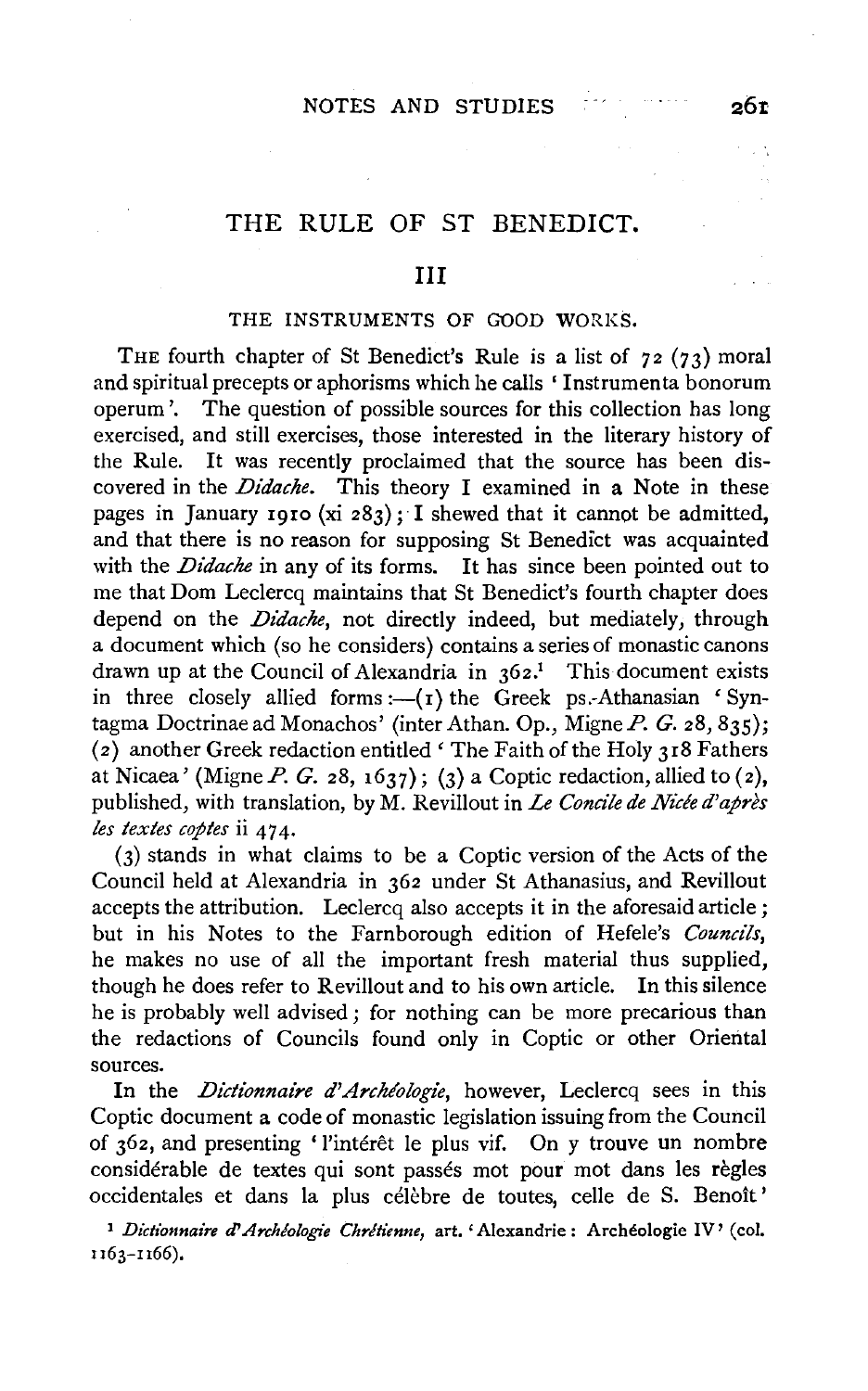(col. 1164). This is the point I wish to investigate, in view of the collection of sources of St Benedict's Rule I am making for the edition that I have in preparation. It has been recognized since the fact was pointed out by Mr Rendel Harris in 1885, that the Syntagma is in great measure derived from the Didache. Leclercq prints in four parallel columns passages from the opening of the Didache, of the Syntagma both in its Greek and Coptic forms, and of c. iv of St Benedict's Rule; and certainly, as presented by him, the resemblances are so striking as to seem quite convincing. But an examination of the documents themselves reveals the fact that they have been subjected to a process of selection and of pruning that distorts the actual facts.

There is no need to reproduce the piece from the *Didache*; nor the double form of the Syntagma, because Mgr Batiffol, the scholar who has investigated the subject, shews that the three extant forms go back to a primitive form  $x^1$ ; and in the portion under consideration it is possible to reconstruct Batiffol's  $x$  with certainty. Accordingly I print the beginning of the relevant portion of the Syntagma and of St Benedict's fourth chapter. It is to be understood that both texts are given in their entirety:- by omitting from the Coptic form (the one with which he directly confronts St Benedict's text) the clauses marked with a +, Leclercq unduly enhances the similarity.

### Syntagma.

Πρώτον, κύριον τον θεόν σου άγαπήσεις έξ όλης καρδίας σου και έξ όλης της ψυχης σου, και τον πλησίον σου ώς σεαυτόν.

ού φονεύσεις ού μοιχεύσεις τού πορνεύσεις †ού παιδοφθορήσεις τού φαρμακεύσεις ού κλέψεις

ού ψευδομαρτυρήσεις τού μαγεύσεις **+ού** διχοστατήσεις †'Απέχου πνικτού και ειδωλοθύτου και αίματος

#### Instrumenta.

In primis, Dominum Deum diligere ex toto corde, tota anima, tota virtute:

deinde proximum tamquam seipsum

Deinde non occidere non adulterari

non facere furtum tnon concupiscere non falsum testimonium dicere

honorare omnes homines

<sup>1</sup> Studia Patristica Fasc. 2, 1890.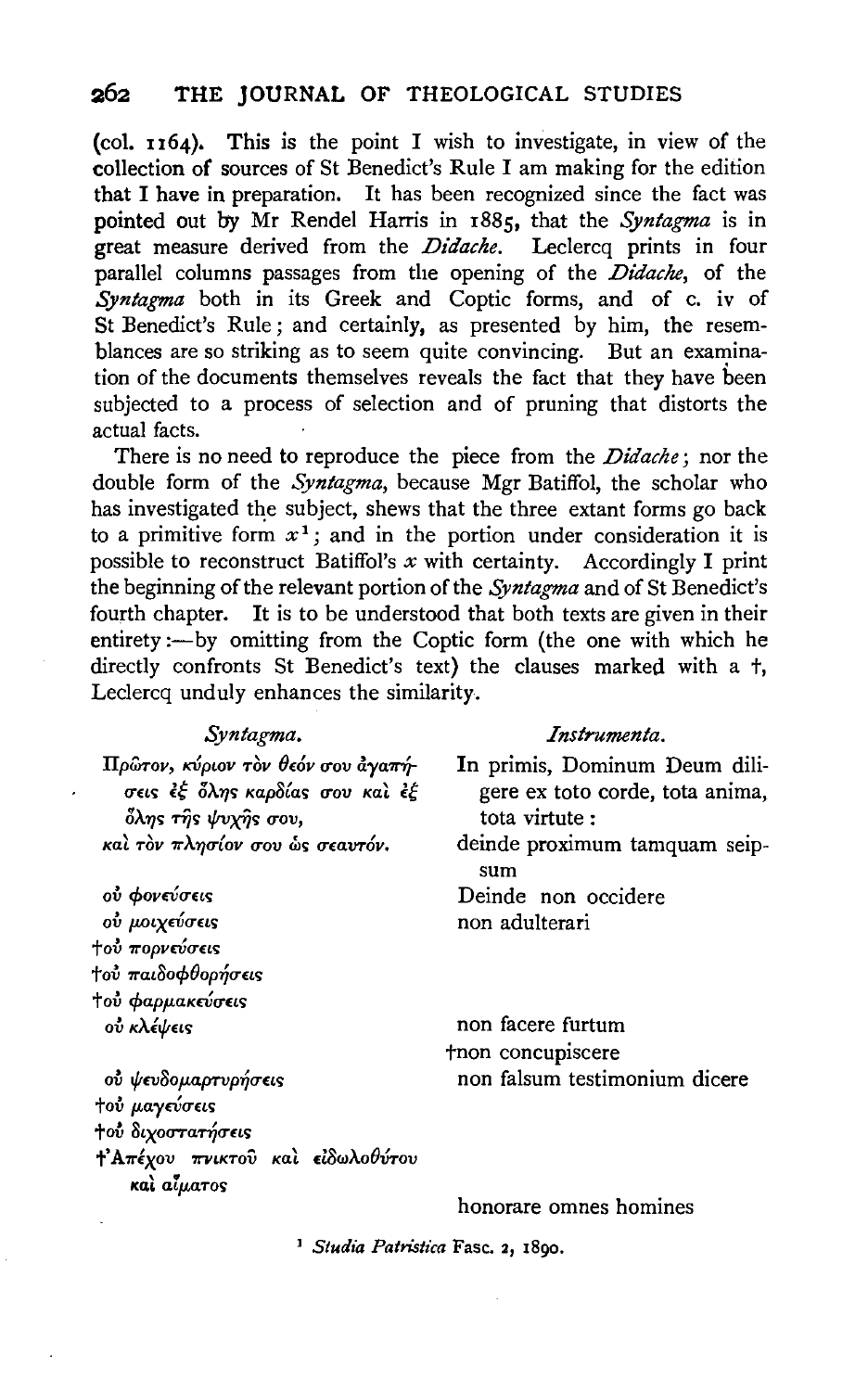It seems strange that it should be supposed that the *Syntagma* could have been St Benedict's source in this place ; as a matter of fact his sources are perfectly obvious: they were, for the Two Great Commandments, Mark xii 30, 31; for the rest, the Decalogue as found in Exod. xx or Deut. v, or perhaps more probably the summaries in Lk. xviii (Matth. xix) and Rom. xiii. The truth of this is evident at a glance.

| Exod. $xx$ $13-17$<br>(Deut. $v I7-2I$ )             | Lk. xviii 20<br>(Matth. xix 18)                                           | Rom. xiii 9     |
|------------------------------------------------------|---------------------------------------------------------------------------|-----------------|
| non occides                                          | non occides<br>non moechaberis                                            | non adulterabis |
| non moechaberis                                      | (non adulterabis)                                                         | non occides     |
| non furtum facies                                    | non furtum facies                                                         | non furaberis   |
| proximum tuum fal-<br>sum testimonium                | non loqueris contra non falsum testimo- non falsum testimo-<br>nium dices | nium dices      |
| non concupisces do-<br>mum (uxorem) pro-<br>ximi tui |                                                                           | non concupisces |
|                                                      | honora patrem tuum<br>et matrem                                           |                 |

There is no room for the surmise that St Benedict omited ov  $\pi a_{\text{r}}\delta$ o- $\phi$ θορήσεις ' par délicatesse'; nor is any countenance given to the idea that he knew Greek, for which there is no evidence that I know of.

Dom Leclercq gives some further instances of parallelisms between the *Syntagma* and St Benedict's Instruments, again using the Coptic document as the standard of comparison. In the following Table the numbers prefixed to each of the Instruments is the place it occupies in St Benedict's list. It will appear that whether we consider order or matter, the notion that the *Syntagma* was St Benedict's source cannot be maintained.

### $Φ$ υλ*άττεσθαι μη είναι*

 $\mu$ ή κατάλαλον

| $\delta$ ίλογον (Copt. parole mauvaise) | 54. Verba vana aut risui apta non<br>logui        |
|-----------------------------------------|---------------------------------------------------|
| μὴ δίγνωμον                             | 28. Veritatem ex corde et ore pro-<br>ferre       |
| μὴ ψεύστην                              | 52. Os suum a malo vel pravo<br>eloquio custodire |

40. Non (esse) detractorem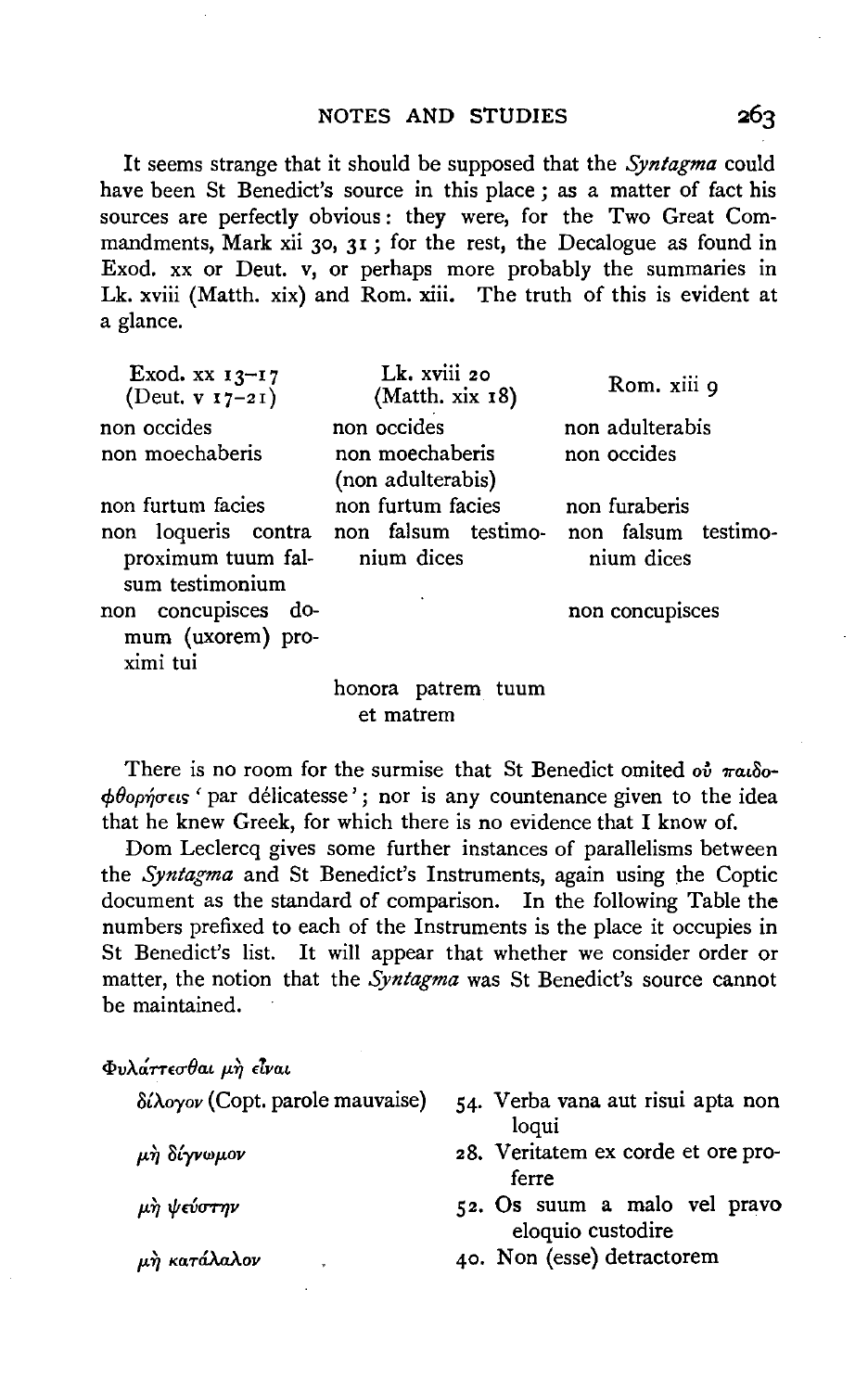| *μὴ ἀκαιροπεριπάτητος al ἀκαιρο-                                      |                                                                   |
|-----------------------------------------------------------------------|-------------------------------------------------------------------|
| περίσπαστον                                                           |                                                                   |
| *(Copt. translates two of these                                       |                                                                   |
| members:                                                              |                                                                   |
| ne point marcher avec effron-                                         | 34. Non esse superbum                                             |
| terie                                                                 |                                                                   |
| ni d'un air évaporé)                                                  | 67. Elationem fugere                                              |
| μή αναίσχυντον                                                        |                                                                   |
| * μὴ ῥέμβον                                                           |                                                                   |
| *μὴ ἀναίσθητον                                                        |                                                                   |
| $\mu$ η αυθάδη                                                        |                                                                   |
| μή σαπρὸν λόγον ἐκ χειλέων προ-                                       |                                                                   |
| φέροντα                                                               |                                                                   |
| (Copt. inserts: ne maudissez)                                         | 32. Maledicentes se non remale-                                   |
| jamais de votre bouche)                                               | dicere, sed magis benedicere                                      |
| μήτε δρκον όλως τὸ παράπαν                                            | 27. Non iurare, ne forte periuret                                 |
|                                                                       | Dom Leclercq proceeds to give parallelisms to various passages in |
| other chapters of the Rule. It must be conceded that in some of these |                                                                   |
| he is happier; especially is there a resemblance in the regulations   |                                                                   |

concerning the use of baths :-

| El δε επι νόσω αναγκασθής, λουτρω | Balneorum usus infirmis, quoties |
|-----------------------------------|----------------------------------|
| χρήσαι έως άπαξ και δίς· ύγιαίνων | expedit, offeratur. Sanis autem  |
| δε βαλανείου ού χρείαν έχεις.     | et maxime iuvenibus tardius      |
|                                   | concedatur (c. xxxvi).           |

But I do not think that it affords warrant for the supposition that St Benedict knew the Syntagma in any of its shapes. In another place (Rev. Bén., 1901, p. 77) Leclercq points out resemblances even more striking between St Benedict's chapter on the Cellarer and the corresponding chapter of a Coptic rule, perhaps that of Schenute; but it is altogether incredible that St Benedict had any knowledge, direct or indirect, of this rule which exists only in Coptic. It is a useful reminder that such resemblances may indicate nothing more than similarity in the ground ideas of different monastic legislators.

It seems ungenerous thus to pursue on a single point a worker so indefatigable and of such astounding knowledge and such prodigious productiveness as Dom Leclercq. But any subject to which nearly four columns of the *Dictionnaire d'Archéologie* are given up must be worth probing, especially as the intention is announced of treating the subject more fully in a future article. And the question of St Benedict's sources is just now one of practical concern to me.

And so I take the opportunity of dealing with the general question of the sources of this chapter of the Rule: 'Quae sunt Instrumenta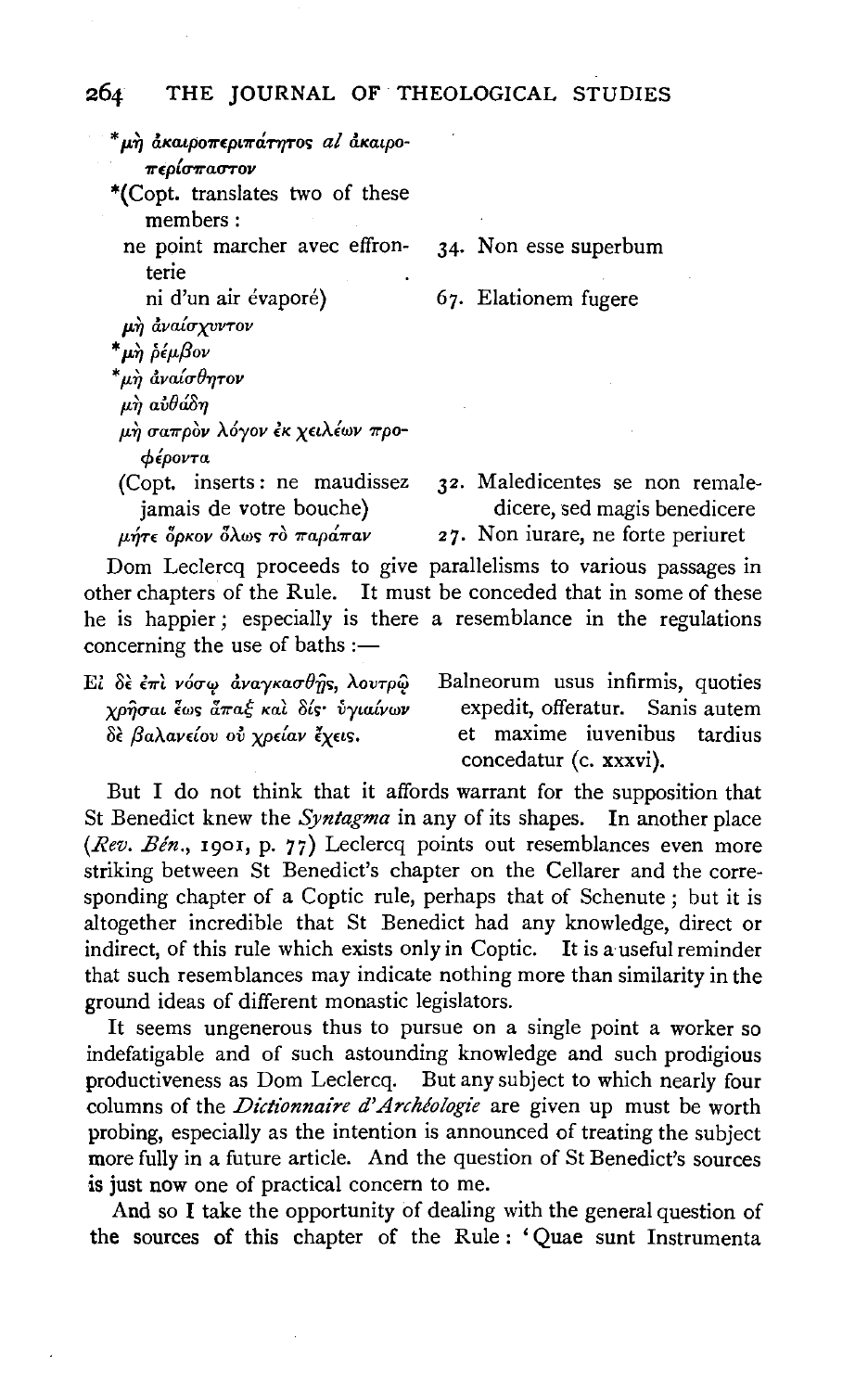bonorum operum.' There seems to be a widespread consensus of opinion that St Benedict probably did not himself form the list of Instruments, but incorporated some earlier code of moral precepts. In former times it used to be supposed that this source was the spurious Epistle of Clement to James, prefixed to the False Decretals of Isidore Mercator, towards the end of which are found the Instruments in a different order (Migne  $P. L.$  130, 35). The first portion of this letter was translated by Rufinus, but the latter portion was made up by Isidore from various sources, as has been held from Mabillon to Hinschius, the latest editor of the Decretals. Dom Edmund Schmidt has put in a plea for the old view<sup>1</sup>; he urges that the Letter cannot have been composed by .Isidore, as no forger would have put at the head of his collection a piece taken from a work so widely circulated and so well known as was St Benedict's Rule at that date. He admits that even if this argument be valid, it need not follow that the Letter in its present shape is as old as St Benedict's time—indeed it contains passages taken from writers of a later date. The point he raises, however, is sufficiently met by the fact that this chapter had a wide circulation as a separate piece. Agimund's ' Magnum Instrumentum ', spoken of in the previous Note  $(\overline{f}, T, S, x_i \cdot 286)$ , is one such instance; Dr Plenkers gives a list of a dozen MSS wherein the 'Instrumenta' are found thus separated from the Rule.<sup>2</sup> They were incorporated by Pirminus in his *Scarapsus* (Migne *P.* L. Sg, 1047), by Theodulph of Orleans in his Capitulary  $(P, L, \text{ios}, \text{197})$ , and elsewhere. So that there is no need to suppose that Isidore took them directly from St Benedict's Rule.

To come to recent views : in a highly interesting review of WOlffiin's edition of the Rule,<sup>8</sup> Dr Weyman cited sayings from Greek gnomic collections that resemble certain of St Benedict's Instruments (see below) ; and he expressed the view that the whole chapter was in large measure derived from some such source. Traube pronounced Weyman's presentation of the case to be convincing,<sup>4</sup> and Plenkers<sup>5</sup> and Wilmart<sup>6</sup> hold it to be very probable.

But it remains a fact that up to the present no such source has been produced. The Greek collections cited by Weyman afford parallels only to a couple of the Instruments ; the *Doctrina Hosii* (Pitra *Analecta Sacra* v p. 117), to which Weyman refers, affords no parallel at all; nor does the *Doctrina Seven'ni* (P. L. 74, 845); nor do two collections of monastic aphorisms recently published by Dom Wilmart in the *Revue* 

<sup>1</sup>*Studien und Mittheilungen,* 1883, ii 16. 2 *Zeitschriftfur d1'e osterr. Gymnasien,* 1902, Heft ii.

<sup>8</sup>*Wochenschriftfur klass. Philologie,* 1896, p. 209. 4 *Textgeschichte der Regula S. B.* 705.

<sup>&</sup>lt;sup>5</sup> *loc. cit.* **6** *Rev. Bén.*, 1910, p. 232.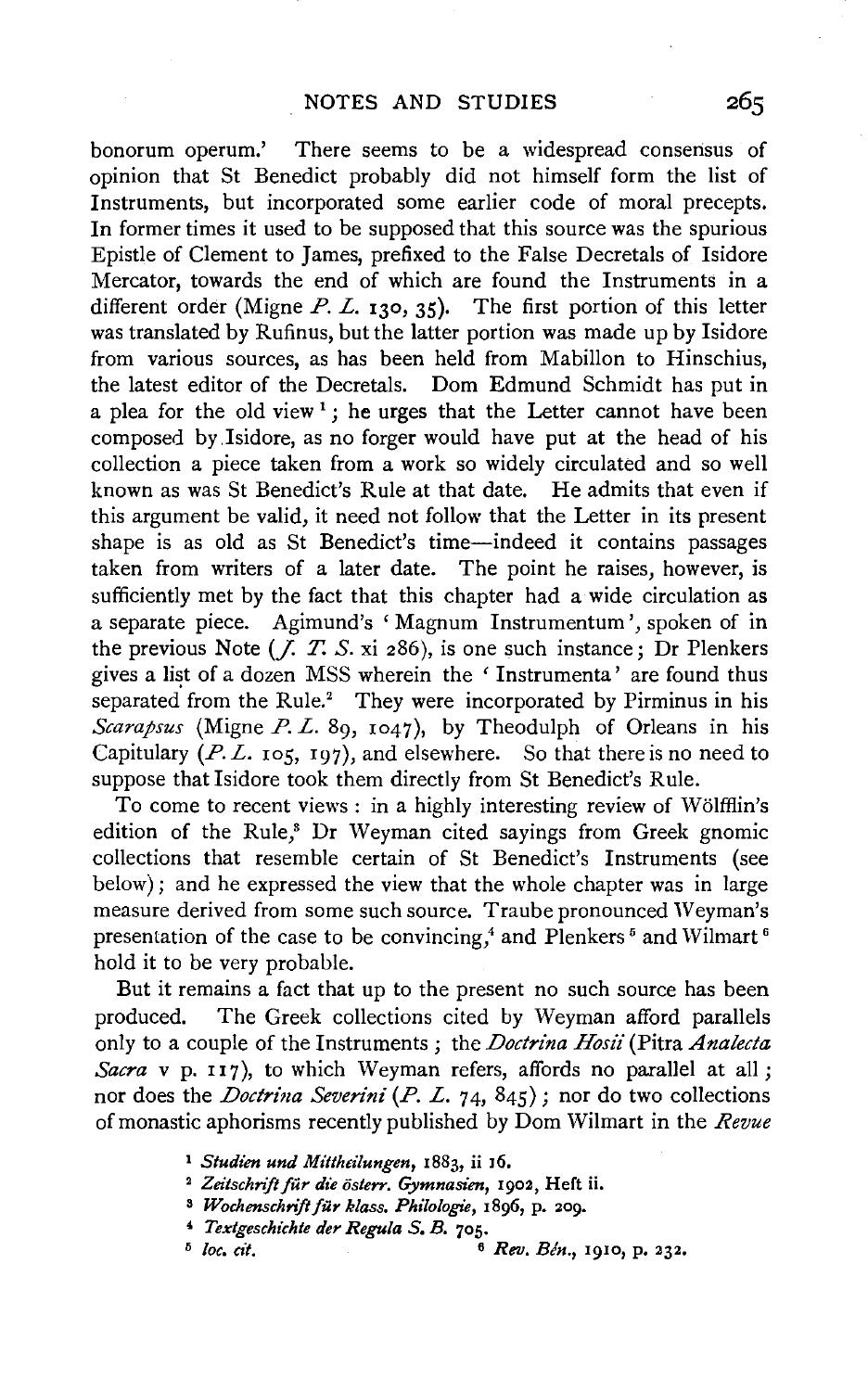*Bénédictine*—the *Monita Porcarii* (Oct. 1909) and an old translation of St Basil's *Admonitio ad Monachos* {Apr. 1910): these, I believe, are the **only** known collections of the kind prior to St Benedict. In two Latin Rules known to St Benedict are found a string of moral precepts : viz. in § 149 of the translation of the *Regula Pachonii*, and in §§ 1-9 of the *Regula Macarii* (Holsten *Codex Regularum).* But St Benedict has borrowed nothing from them. And I have shewn in these pages that the *Didache* was not a source, either itself or through the *Syntagma.* 

It was pointed out to me that in No. xxiv of the 'Sermones S. Ambrosio hactenus ascripti ', among the Spuria of S. Ambrose (P. L. 17, 651 or 673), there stands in  $\S$  11 a passage containing several of the Instrumenta. The opening of the Sermon is identical with one of those now attributed to Caesarius of Aries, and the Benedictine editor tentatively suggests that this Sermon of ps.-Ambrose may be by Caesarius. Were this the case we should at last have obtained definite reason for believing in the existence of the Instrumenta before St Benedict. But Dom Morin, who has made the Caesarian literature his special study, has kindly given me evidence abundantly justifying his verdict, that the Sermon is 'un centon d'epoque relativement basse '.

The following are the only cases, apart from biblical texts, in which I have up to the present found passages that can with any show of reason be regarded as the source of any of the Instruments : $-$ 

### *Instrument.*

*Source.* 

- <sup>2</sup>r. Nihilamori Christi praeponere.
- Nihil amori Christi anteponendum ( Vita S. Antonii, versio antiqua, 13, *al.* 14).

(This suggests also Cyprian *De dom. oral.* 15: Christo nihil omnino praeponere; but this latter is reproduced by St Benedict in c. lxxii.)

- 30. Iniuriam non facere, sed et Iniuriam facere non nosse, factam factas patienter sufferre. posse tolerare (Cyprian *De dom. oral.* r *5;* but without doubt St B. derived this from the *Regula Macani'* 21 ).
- 42, 43· Bonum aliquod in se cum viderit, Deo adplicet, non sibi. Malum vero semper a se factum sciat, et sibi reputet.
- *ITaVTwv fuv 7rparrop.£v &:ya8wv T6v*   $\theta$ εὸν αἶτιον ἡγώμεθα· τῶν δὲ κακῶν *ai'Twt* ~p.£ts *£up.£v oi* £A6p.wot. (Porphyrius *Ad Marcell.* xii p. 282: cited by Weyman.)
- Quidquid boni habet, illi retribuat, a quo factus est: quidquid mali habet, ipse sibi fecit (Augustin. *Serm.* xcvi 2).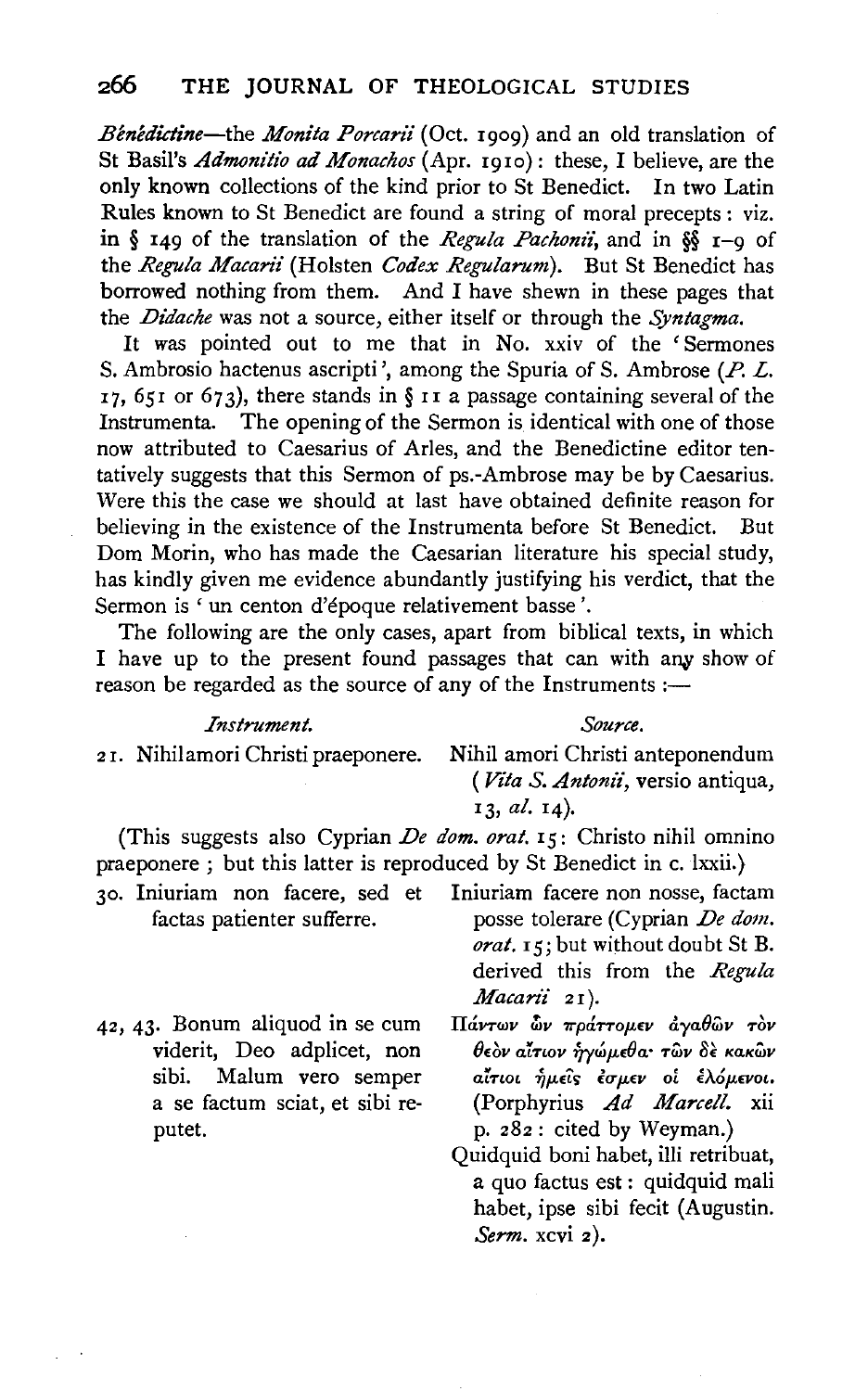- 47. Mortem quotidie ante oculos suspectam habere.
- 50, 51. Cogitationes malas cordi suo advenientes mox ad Christum adlidere, et seniori spiritali patefacere.
- Omni hora ponat sibi (monachus) mortem ante oculos suos ( *Verba Seniorum,* apud Rosweyd *Vitae*  Patrum iii 196).
- Nullas penitus cogitationes prurientes in corde perniciosa confusione celare, sed confestim ut exortae fuerint, eas suo patefacere seniori (Cassian. *Inst.* iv g).

(The idea 'ad Christum adlidere' is the traditional exegesis of Psalm. cxxxvi 9; e. g. Hilary, Ambrose, Jerome, Augustine.)

68, 6g. Seniores venerari; iuniores diligere. *ITp£u/3vr£pov a1Sov· v£tin-£pov stSauK£.*  Early Latin version : Maiorem vereri, minorem emendare *al*  regere. (Sosiades in Stobaeus *Florileg.* III i 173, cited by Weyman.)

Weyman proposes *dirigere* as an obvious emendation in the text of the Regula, and the proposal has found favour in some quarters. Traube, however, while accepting the view that St Benedict derived his Instruments in this place from the alleged parallel, holds that in his immediate source he must have found *diligere:* in this Traube is surely right, for in c. lxiii we find 'iuniores priores suos honorent, priores minores suos diligant,' and in neither place is there any variant for *diligere* in the MS tradition of the text.

To sum up : there is as yet no evidence to give countenance to the suspicion that St Benedict incorporated an earlier document in his chapter iv ; and I know of no reason that should cause us to hesitate in believing that he compiled the list of Intruments of Good Works himself.

One point more : Dom Morin has directed my attention to the fact that Martin of Braga seems to have known the 42nd Instrument, cited above ; for he says of humility 'quae totum quod boni est obtinet, Deo hoc semper applicando, non sibi.' The Opuscule in which these words occur was written between 570 and 580.<sup>1</sup> A decade earlier we find in the Regula of Ferreolus,<sup>2</sup> bishop of Uzes (Dep. Gard), clear signs of an acquaintance with St Benedict's Rule.<sup>3</sup> So far as I know this is the

1 Migne *P. L,* 72, 42 ; cf. Bardenhewer *Patrology.* 

<sup>2</sup> Holsten *Codex Regularum (P. L. 66*, 959).

s Here I find myself in disagreement with Dom Besse *(Moines de l'ancienne France* p. 57). The points on which I rely are as follows:-

( 1) F. 6: Monachum omnino sive clericum alterius loci vel monasterii recipi sub qualibet causa nolumus, interdicimus, prohibemus : prospicientes talia studio